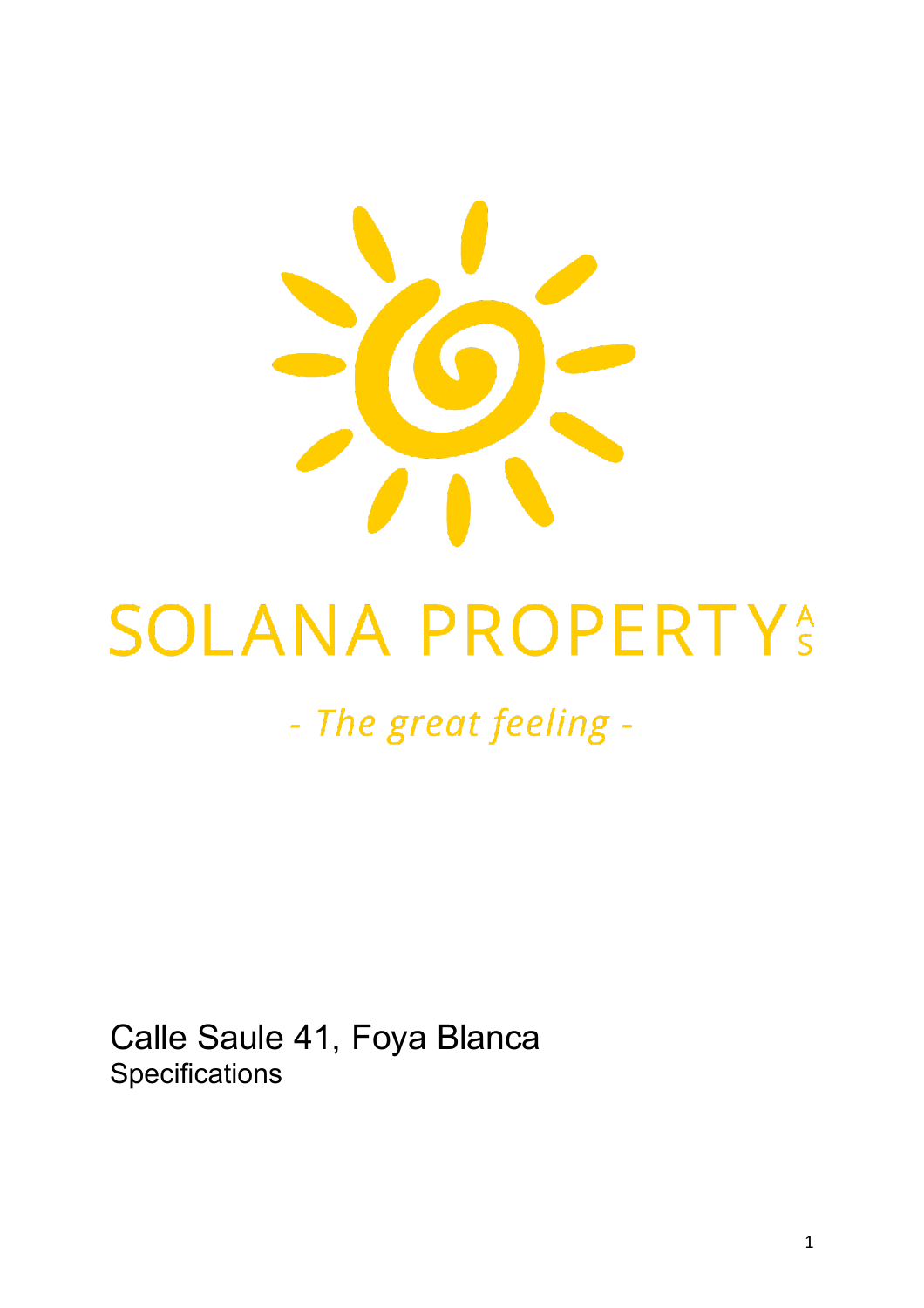

# **ENERGY CLASS: A**

The energy classification is very important regarding reducing costs to heat in winter and cool the villa during summer. We have looked for, and chosen, solutions that could reduce the leakage of energy, and hence reduce the costs to run the villa. This is insulation in the roof, the walls, the floor, all bridges between inside and outside, windows and doors. The energy class is certified from and external company, and the certificate is a part in the Obra Major, authorized by the Notarius.

This means the villa will be nice and cool during the summer, and warm during the winter. Since the heating is in the floor, you will never feel the tile floor as uncomfortable.

#### **WATER PROOF ROOF:**

The roof has been certified as "tett" by an external company. The requirement for a test is 24 hour with 10 cm water on the roof. Our entrepreneur, CanaryAlfaz, extended the test to a week. No leakages appeared. This certificate is also part of the Obra Major, authorized by Notarius.

#### **INTERIOR DETAILS:**

- 1. Living and Dining Room
	- a. Windows and patio doors: Low emission, extremely well insulated. Dark brown window frame, pwc. Large sliding doors that may open the living room towards the patio. Very elegant and seamless feeling of indoor and outdoor area. One opening door with key lock from both inside and outside. Kitchen door is also an opening door with locks inside and outside, in pwc.
	- b. Fireplace: Gas with two-way glass windows. Remote controller TYPE: GLOBAL 100 CORNER GBI. Filled with white small stones in flame area. Connected to a gas tank by the entrance gate, 1500 liter.
	- c. Floor heating: Water pipes (plastic tubes) well distributed, controlled with thermostat. Water is heated by gas. Gas tank by the entrance gate. Programmable timer on the thermostat.
	- d. Air conditioning 2 indoor units
	- e. Balanced ventilation system, in and out
	- f. TV and Internet access point: Cabling made ready. Fiber is installed in Foya Blanca. Reliable vendors of Fiber.
	- g. Lamp points: Made ready
	- h. Floor tiles (same in all rooms): Grey 60x60 cm TYPE, floor list Manufacturer: "PERONDA" 60,7 X 60,7cm: PORCEL RECTIF. ALSACIA
	- i. Interior Walls: Concrete walls, painted. Color: White with a touch of soft ocre colour, gipstype paint.

#### 2. Kitchen

- a. Cupboards and drawers: Glossy white. Hard surface. Delivered from http://Cocinas.com 22 mm mdf with a polylaminated foil, and handles recessed in the door. TYPE: Croacia.
- b. Top: Natural stone in black granite
- c. Sink: Steel sink 50 cm, TYPE: FRANKE CUBETA P: 1936037
- d. Water Tap: TYPE: TREX
- e. Frigde and freezer: Combined. http://www.balay.es/catalogo-electrodomesticos/frigorificosy-congeladores/combinados/integrables/3KI7014F
- f. Cooktop (stove): 4 plates, induction: Placas/induccion/3EB965LR
- g. Owen: Hornos/60-cm/3HB506XM
- h. Microwave: Microondas/integrables/3WM360XIC
- i. Extractor:Campanas/wallchimneyhoods/3BC894XM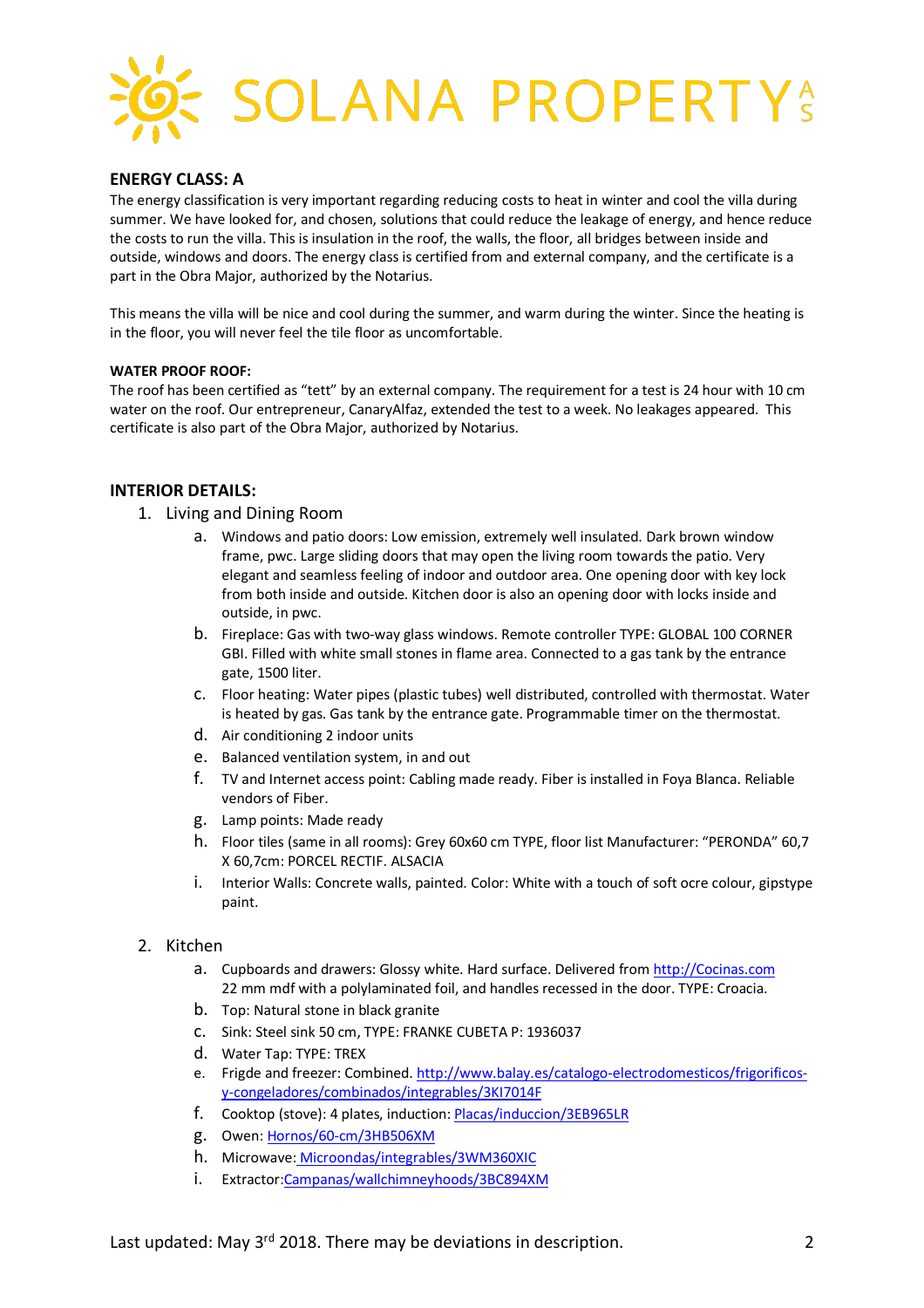

- j. Dishwasher:Lavavajillas/60-cm/3VH385NA
- k. Hot water in tap: Solar heated (see spec at no 6)
- l. Video controlled remote gate opener (mounted on the wall in the hallway)

# 3. Bedrooms

- a. The Grand Master Bedroom upstairs has a spectacular sea and mountain view from the bed and have a very delicate and light bathroom and a walk in closet ensuite. Thermostat controlled floor heating (water tubes heated by gas), air condition, electric sun screens and balanced ventilation. Floor tiles 60x60 cm. Large floor to roof windows and doors to solarium. Tv and internet access points. Remote gate opener telephone wall mounted.The walk in closet has large sliding doors from floor to roof, and mounted shelves and drawers.
- b. Bedroom 1: Wardrobe with sliding doors and shelves, Floor heating (water tubes heated by gas), Air condition, Electric sunscreen, Balanced ventilation, Floor tiles 60x60 cm, Large floor to roof windows/doors to patio.
- c. Bedroom 2**:** Wardrobe with sliding doors and shelves, Floor heating (water tubes heated by gas), Air condition, Electric sun screen, Balanced ventilation, Floor tiles 60x60 cm, Large floor to roof windows/doors to patio
- d. Bedroom 3**:** Wardrobe with sliding doors and shelves, Floor heating (water tubes heated by gas), Air condition, Sunscreen, Balanced ventilation, Floor tiles 60x60 cm, Large floor to roof windows/doors to patio

# 4. Bathrooms

- a. Master Bathroom**:** Double porcelain sink with cupboard, mirror and light, wall hanged porcelain toilet with soft close seat and lid, rainfall shower and handheld shower head, towel dryer (water heated from gas), thermostat-controlled floor heating (water heating from gas), balanced ventilation extractor, frosted windows for maximum light with opening. Tiles on the wall "BALDOCER" BLANCO BRILLO 30X90 cm and on the floor: and "BALDOCER" LEEDS BONE 30X90cm.
- b. Bathroom 1: Double porcelain sink with cupboard, mirror and lights, wall hanged porcelain toilet with soft close seat, rainfall shower and a hand-held shower head, towel dryer (water heated from gas), floor heating (water heating from gas), balanced ventilation extractor, frosted windows, prepared tap and drain for a washing machine.
- c. Bathroom 2: Single porcelain sink with furniture, mirror, light, wall hanged porcelain toilet with soft close seat, rainfall shower and a hand-held shower head, towel dryer (water heated from gas), floor heating (water heated from gas), balanced ventilation extractor.

# 5. Heating system:

- a. Gas heater, with gas tank, 1500 liters in the garden. TYPE: REPSOL
- b. Mounted tubes in all floors and Floor towel rails.
- c. Separate thermostats and zones for each bedroom, bathroom and the living room and kitchen area.
- 6. Hot Water (for tap and shower):
	- a. TYPE: VAILLANT ECO TECPRO
	- b. Solar panels on roof Size120x200cm, 2 UNITS
	- c. Water Tank in the garage, 500 liters
	- d. Gas burner for "top heating", starts automatically if temperature too low.
	- e. Circulation pump to ensure hot water in tap immediately
- 7. Ventilation System:
	- a. TYPE: AKOR BPHR
	- b. Balanced ventilation is installed. Extractor in each bathroom and in the kitchen

Last updated: May  $3<sup>rd</sup>$  2018. There may be deviations in description.  $\qquad \qquad$  3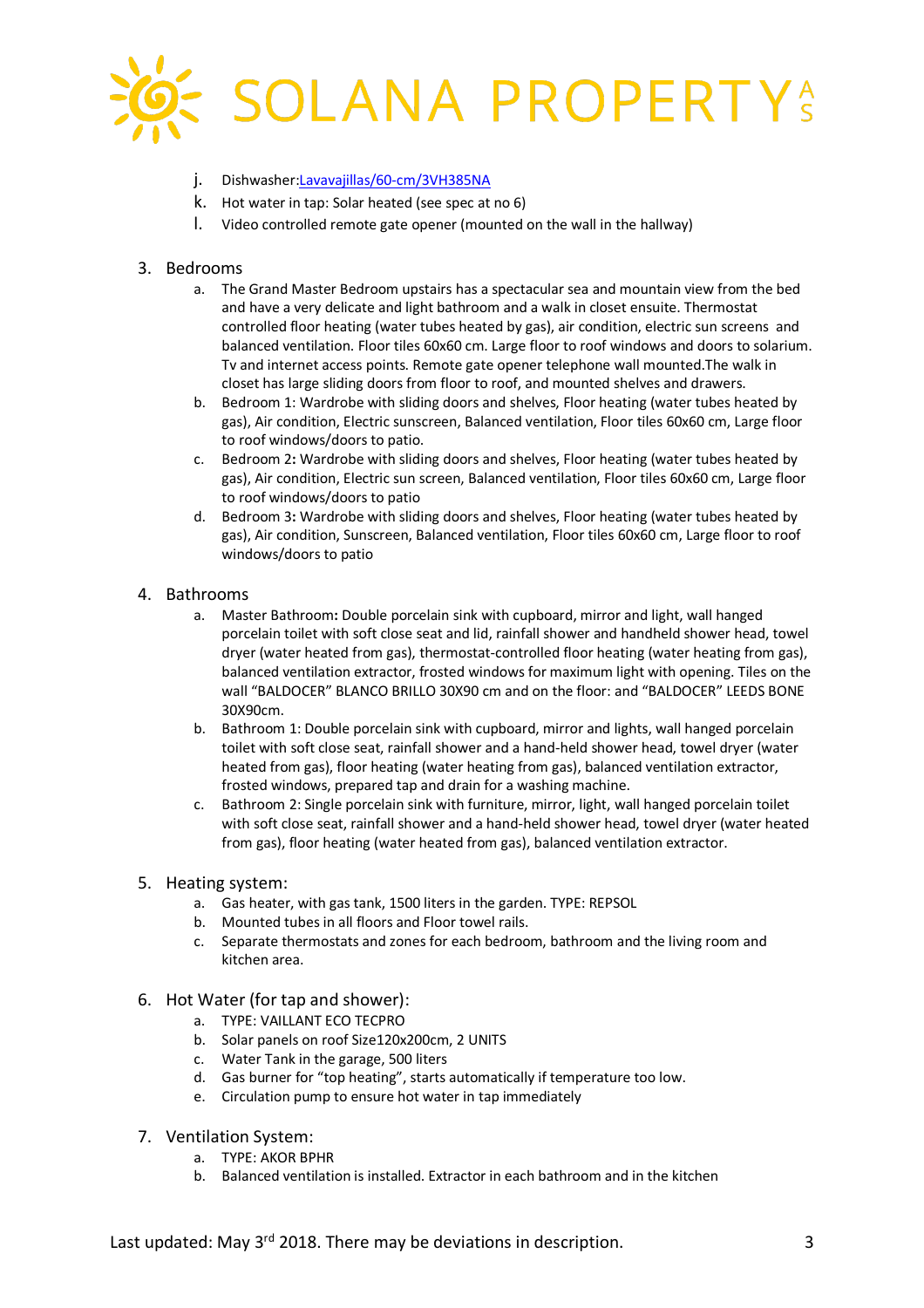

- c. Fresh air in living room and each bedroom.
- d. 90% reuse of energy (cooling in summer and heating in winter)
- 8. Air conditioning:
	- a. Kitchen: Mitsubishi SRK35ZM-S
	- b. Livingroom: Mitsubishi SRK35MP-S
	- c. Bedroom 2: Mitsubishi SRK25ZM-S
	- d. Bedroom 3: Mitsubishi SRK253uZM-S
	- e. Bedroom 4: Mitsubishi SRK20ZM-S
	- f. Master Bedroom 1: Mitsubishi SRK35ZMP-S
	- g. Indoor units are mounted in each bedroom above the door to avoid draft, and two units in living room.
	- h. 4 Outdoor units are placed on the ground at the north-west side, 2 units are double, and 2 units are single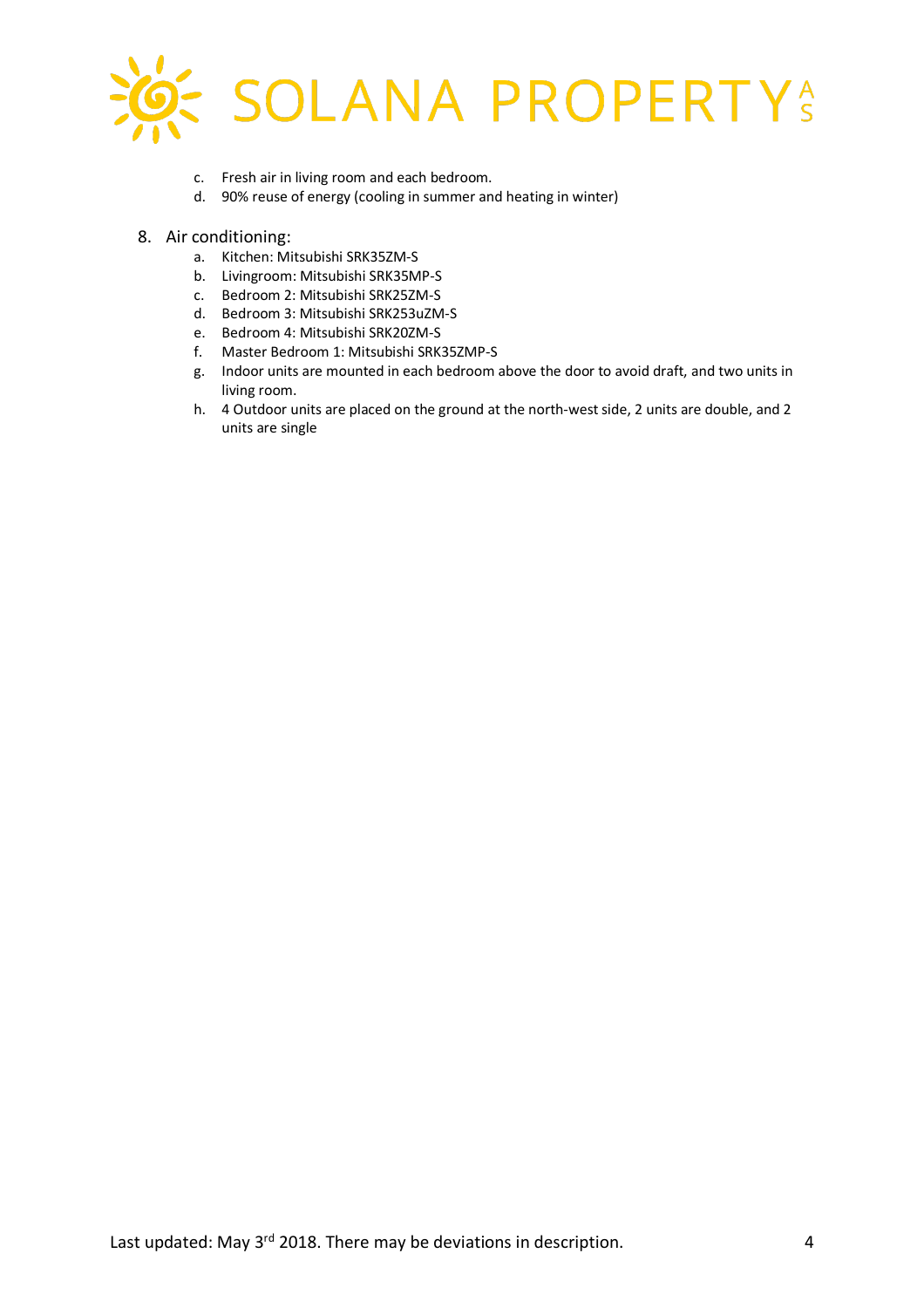

# **EXTERIOR DETAILS**

- 1. Roof Terrace Solarium:
	- a. With a beautiful sea and mountain view and
	- b. Seam less glass rails without a hand rail with a wow factor. Only floor mounted
	- c. Direct access from staircase and from bedroom.
	- d. Extremely delicate.
	- e. Same tiles as patio.
	- f. Privacy
	- g. Drain system

# 2. Patio:

- a. Tiles: Nice grey tiles, 60,7x60,7 cm, anti slip. TYPE: ALSACIA/PORCELANICO. A darker crown frames the pool.
- b. Wide staircase from the patio to the pool, with very few steps, so ensure easy access from pool area to the villa.
- c. Closed courtyard, screened from street view. Several patios around the house, with very few stairs. Easy access.
- d. Drains make sure the excess water from cleaning and rain will not fill the pool.
- e. Water taps for cleaning.
- f. Led lights in garden

# 3. Pergola:

a. Made of concrete, large beams to ensure a nice shade area, outside the living room, without pillars in corners. Black inside the frame.

#### 4. Pool:

- a. Beautiful pool with 2x2 cm mosaic tiles in a delicate blue color TYPE: GRESITE/NIEBLA
- b. Size Pool: 9x4m2 plus staircase
- c. Pool pump TYPE: ASTRAL. Skimmer: PS POOL SKIM
- d. Rounded corners for easy maintenance and cleaning. Wide stairs for easy access.
- e. Depth from 1,20 m 1,60 m.
- f. Step on shower next to pool with drain
- g. Light in pool.
- h. Pump house by the entrance gate

### 5. Gate:

- a. Electric gate
- b. Sideway sliding door (car)
- c. Video and audio controlled gate (opener in house)
- d. Remote control (for use in the car)
- e. Separate gate for persons, key / remote control

#### 6. BBQ:

- a. The BBQ is outside the kitchen for easy access. Charcoal BBQ with an extractor hood
- b. Sink with tap water

# 7. Garden:

- a. Citrus trees, olive trees, bougainvillea's, herbs and cypress hedges
- b. Easy maintainable, water tap for hose
- c. With an automatic watering system